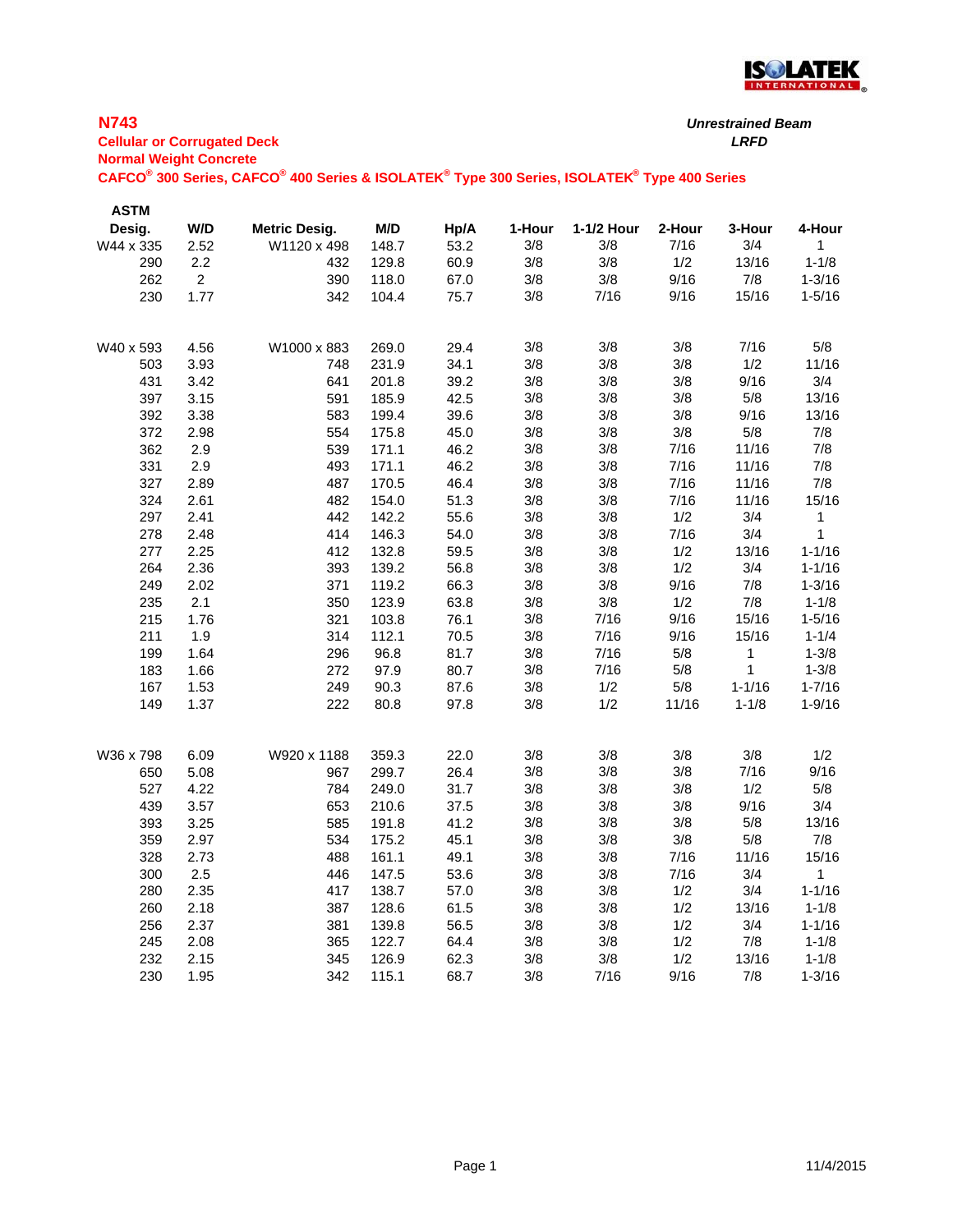

#### **N743**

#### **Cellular or Corrugated Deck** *LRFD* **Normal Weight Concrete**

| <b>ASTM</b> |      |                      |       |       |        |            |        |            |             |
|-------------|------|----------------------|-------|-------|--------|------------|--------|------------|-------------|
| Desig.      | W/D  | <b>Metric Desig.</b> | M/D   | Hp/A  | 1-Hour | 1-1/2 Hour | 2-Hour | 3-Hour     | 4-Hour      |
| W36 x 210   | 1.96 | W920 x 313           | 115.6 | 68.4  | 3/8    | 7/16       | 9/16   | 7/8        | $1 - 3/16$  |
| 194         | 1.81 | 289                  | 106.8 | 74.0  | 3/8    | 7/16       | 9/16   | 15/16      | $1 - 1/4$   |
| 182         | 1.72 | 271                  | 101.5 | 77.9  | 3/8    | 7/16       | $5/8$  | 1          | $1 - 5/16$  |
| 170         | 1.6  | 253                  | 94.4  | 83.7  | 3/8    | 1/2        | 5/8    | $1 - 1/16$ | $1 - 3/8$   |
| 160         | 1.51 | 238                  | 89.1  | 88.7  | 3/8    | 1/2        | 11/16  | $1 - 1/16$ | $1 - 7/16$  |
| 150         | 1.43 | 223                  | 84.4  | 93.7  | 3/8    | 1/2        | 11/16  | $1 - 1/8$  | $1 - 1/2$   |
| 135         | 1.29 | 201                  | 76.1  | 103.9 | 3/8    | 9/16       | 3/4    | $1 - 3/16$ | $1 - 5/8$   |
| W33 x 387   | 3.31 | W840 x 576           | 195.3 | 40.5  | 3/8    | 3/8        | 3/8    | 5/8        | 13/16       |
| 354         | 3.05 | 527                  | 180.0 | 43.9  | 3/8    | 3/8        | $3/8$  | 5/8        | 7/8         |
| 318         | 2.77 | 473                  | 163.4 | 48.4  | 3/8    | 3/8        | 7/16   | 11/16      | 15/16       |
| 291         | 2.55 | 433                  | 150.5 | 52.5  | 3/8    | 3/8        | 7/16   | 3/4        | 1           |
| 263         | 2.33 | 392                  | 137.5 | 57.5  | 3/8    | 3/8        | 1/2    | 13/16      | $1 - 1/16$  |
| 241         | 2.13 | 359                  | 125.7 | 62.9  | 3/8    | 3/8        | 1/2    | 13/16      | $1 - 1/8$   |
| 221         | 1.97 | 329                  | 116.2 | 68.0  | 3/8    | 7/16       | 9/16   | $7/8$      | $1 - 3/16$  |
| 201         | 1.79 | 299                  | 105.6 | 74.9  | 3/8    | 7/16       | 9/16   | 15/16      | $1 - 5/16$  |
| 169         | 1.7  | 251                  | 100.3 | 78.8  | 3/8    | 7/16       | $5/8$  | 1          | $1 - 5/16$  |
| 152         | 1.53 | 226                  | 90.3  | 87.6  | 3/8    | 1/2        | $5/8$  | $1 - 1/16$ | $1 - 7/16$  |
| 141         | 1.43 | 210                  | 84.4  | 93.7  | 3/8    | 1/2        | 11/16  | $1 - 1/8$  | $1 - 1/2$   |
| 130         | 1.32 | 193                  | 77.9  | 101.5 | 3/8    | 9/16       | 3/4    | $1 - 3/16$ | $1 - 9/16$  |
| 118         | 1.21 | 176                  | 71.4  | 110.7 | 7/16   | 9/16       | 3/4    | $1 - 1/4$  | $1 - 11/16$ |
| W30 x 391   | 3.59 | W760 x 582           | 211.8 | 37.3  | 3/8    | 3/8        | 3/8    | 9/16       | 3/4         |
| 357         | 3.31 | 531                  | 195.3 | 40.5  | 3/8    | 3/8        | 3/8    | $5/8$      | 13/16       |
| 326         | 3.05 | 484                  | 180.0 | 43.9  | 3/8    | 3/8        | $3/8$  | $5/8$      | 7/8         |
| 292         | 2.73 | 434                  | 161.1 | 49.1  | 3/8    | 3/8        | 7/16   | 11/16      | 15/16       |
| 261         | 2.46 | 389                  | 145.1 | 54.5  | 3/8    | 3/8        | 7/16   | 3/4        | 1           |
| 235         | 2.24 | 350                  | 132.2 | 59.8  | 3/8    | 3/8        | 1/2    | 13/16      | $1 - 1/16$  |
| 211         | 2.01 | 314                  | 118.6 | 66.7  | 3/8    | 3/8        | 9/16   | 7/8        | $1 - 3/16$  |
| 191         | 1.85 | 284                  | 109.2 | 72.4  | 3/8    | 7/16       | 9/16   | 15/16      | $1 - 1/4$   |
| 173         | 1.66 | 257                  | 97.9  | 80.7  | 3/8    | 7/16       | $5/8$  | 1          | $1 - 3/8$   |
| 148         | 1.64 | 220                  | 96.8  | 81.7  | 3/8    | 7/16       | $5/8$  | 1          | $1 - 3/8$   |
| 132         | 1.47 | 196                  | 86.7  | 91.1  | 3/8    | 1/2        | 11/16  | $1 - 1/8$  | $1 - 1/2$   |
| 124         | 1.39 | 185                  | 82.0  | 96.4  | 3/8    | 1/2        | 11/16  | $1 - 1/8$  | $1 - 9/16$  |
| 116         | 1.3  | 173                  | 76.7  | 103.1 | 3/8    | 9/16       | 3/4    | $1 - 3/16$ | $1 - 5/8$   |
| 108         | 1.21 | 161                  | 71.4  | 110.7 | 7/16   | 9/16       | 3/4    | $1 - 1/4$  | $1 - 11/16$ |
| 99          | 1.12 | 147                  | 66.1  | 119.6 | 7/16   | $5/8$      | 13/16  | $1 - 5/16$ | $1 - 3/4$   |
| 90          | 1.02 | 134                  | 60.2  | 131.4 | 7/16   | $5/8$      | 7/8    | $1 - 3/8$  | $1 - 7/8$   |
| W27 x 539   | 5.08 | W690 x 802           | 299.7 | 26.4  | 3/8    | 3/8        | 3/8    | 7/16       | 9/16        |
| 368         | 3.64 | 548                  | 214.8 | 36.8  | 3/8    | 3/8        | 3/8    | 9/16       | 3/4         |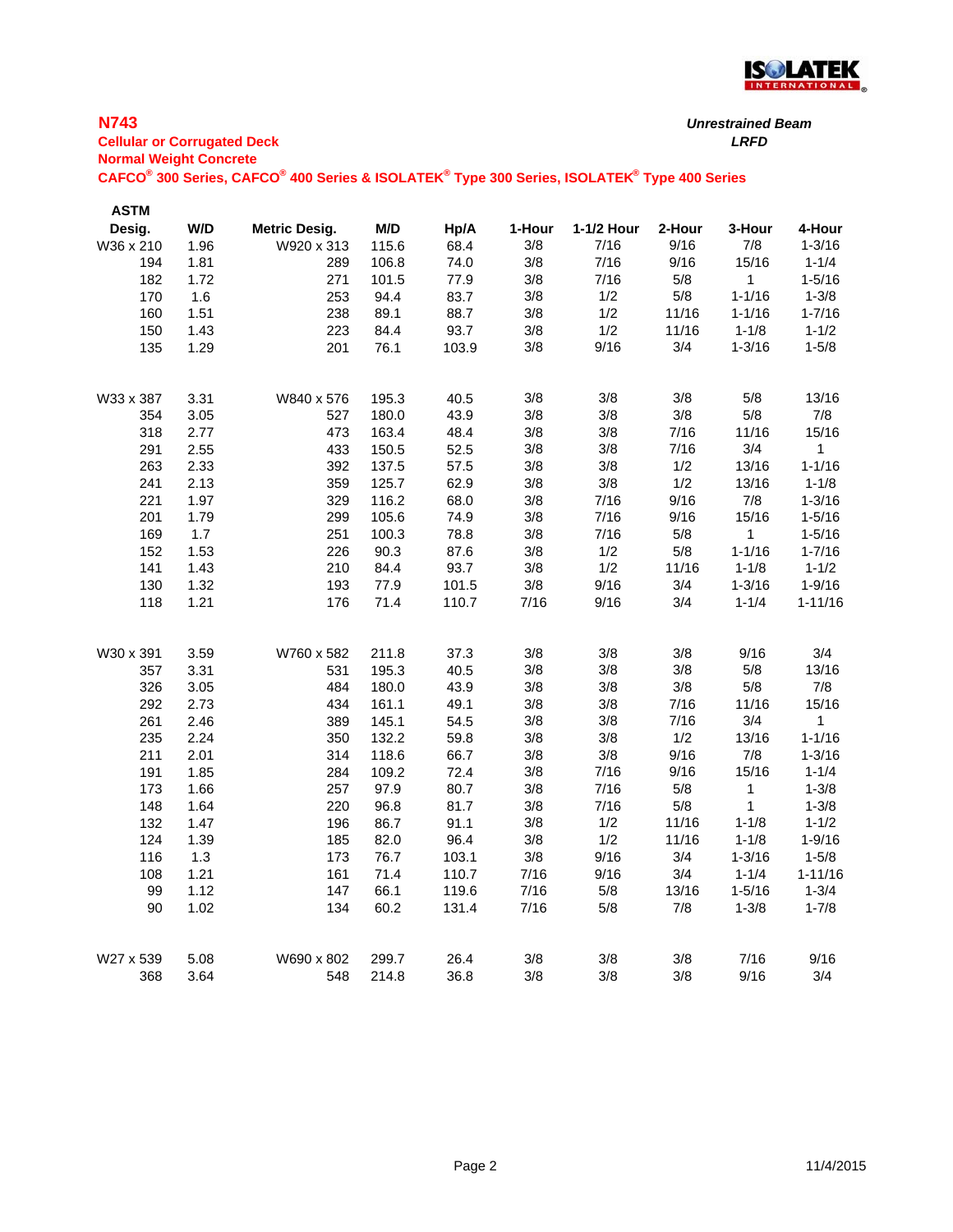

# **N743**

**Cellular or Corrugated Deck** *LRFD* **Normal Weight Concrete**

| <b>ASTM</b> |      |                      |       |       |        |            |        |              |                |
|-------------|------|----------------------|-------|-------|--------|------------|--------|--------------|----------------|
| Desig.      | W/D  | <b>Metric Desig.</b> | M/D   | Hp/A  | 1-Hour | 1-1/2 Hour | 2-Hour | 3-Hour       | 4-Hour         |
| W27 x 336   | 3.36 | W690 x 500           | 198.2 | 39.9  | 3/8    | 3/8        | 3/8    | 9/16         | 13/16          |
| 307         | 3.11 | 457                  | 183.5 | 43.1  | 3/8    | 3/8        | 3/8    | $5/8$        | 13/16          |
| 281         | 2.86 | 418                  | 168.7 | 46.8  | 3/8    | 3/8        | 7/16   | 11/16        | 7/8            |
| 258         | 2.64 | 384                  | 155.8 | 50.8  | 3/8    | 3/8        | 7/16   | 11/16        | 15/16          |
| 235         | 2.43 | 350                  | 143.4 | 55.1  | 3/8    | 3/8        | 7/16   | 3/4          | $\mathbf{1}$   |
| 217         | 2.26 | 323                  | 133.3 | 59.3  | 3/8    | 3/8        | 1/2    | 13/16        | $1 - 1/16$     |
| 194         | 2.03 | 289                  | 119.8 | 66.0  | 3/8    | 3/8        | 9/16   | 7/8          | $1 - 3/16$     |
| 178         | 1.87 | 265                  | 110.3 | 71.6  | 3/8    | 7/16       | 9/16   | 15/16        | $1 - 1/4$      |
| 161         | 1.7  | 240                  | 100.3 | 78.8  | 3/8    | 7/16       | $5/8$  | $\mathbf{1}$ | $1 - 5/16$     |
| 146         | 1.55 | 217                  | 91.5  | 86.4  | 3/8    | 1/2        | 5/8    | $1 - 1/16$   | $1 - 7/16$     |
| 129         | 1.56 | 192                  | 92.0  | 85.9  | 3/8    | 1/2        | $5/8$  | $1 - 1/16$   | $1 - 7/16$     |
| 114         | 1.39 | 170                  | 82.0  | 96.4  | 3/8    | 1/2        | 11/16  | $1 - 1/8$    | $1 - 9/16$     |
| 102         | 1.24 | 152                  | 73.2  | 108.1 | 7/16   | 9/16       | 3/4    | $1 - 1/4$    | $1 - 11/16$    |
| 94          | 1.15 | 140                  | 67.9  | 116.5 | 7/16   | 9/16       | 13/16  | $1 - 5/16$   | $1 - 3/4$      |
| 84          | 1.03 | 125                  | 60.8  | 130.1 | 7/16   | $5/8$      | 13/16  | $1 - 3/8$    | $1 - 7/8$      |
| W24 x 370   | 3.98 | W610 x 551           | 234.8 | 33.7  | 3/8    | 3/8        | 3/8    | 1/2          | 11/16          |
| 335         | 3.66 | 498                  | 215.9 | 36.6  | 3/8    | 3/8        | 3/8    | 9/16         | 3/4            |
| 306         | 3.37 | 455                  | 198.8 | 39.8  | 3/8    | 3/8        | 3/8    | 9/16         | 13/16          |
| 279         | 3.11 | 415                  | 183.5 | 43.1  | 3/8    | 3/8        | 3/8    | 5/8          | 13/16          |
| 250         | 2.81 | 372                  | 165.8 | 47.7  | 3/8    | 3/8        | 7/16   | 11/16        | 15/16          |
| 229         | 2.6  | 341                  | 153.4 | 51.5  | 3/8    | 3/8        | 7/16   | 3/4          | 15/16          |
| 207         | 2.36 | 307                  | 139.2 | 56.8  | 3/8    | 3/8        | 1/2    | 3/4          | $1 - 1/16$     |
| 192         | 2.2  | 285                  | 129.8 | 60.9  | 3/8    | 3/8        | 1/2    | 13/16        | $1 - 1/8$      |
| 176         | 2.03 | 262                  | 119.8 | 66.0  | 3/8    | 3/8        | 9/16   | 7/8          | $1 - 3/16$     |
| 162         | 1.88 | 241                  | 110.9 | 71.3  | 3/8    | 7/16       | 9/16   | 15/16        | $1 - 1/4$      |
| 146         | 1.7  | 217                  | 100.3 | 78.8  | 3/8    | 7/16       | $5/8$  | $\mathbf{1}$ | $1 - 5/16$     |
| 131         | 1.54 | 195                  | 90.9  | 87.0  | 3/8    | 1/2        | $5/8$  | $1 - 1/16$   | $1 - 7/16$     |
| 117         | 1.38 | 174                  | 81.4  | 97.1  | 3/8    | 1/2        | 11/16  | $1 - 1/8$    | $1 - 9/16$     |
| 104         | 1.24 | 155                  | 73.2  | 108.1 | 7/16   | 9/16       | 3/4    | $1 - 1/4$    | $1 - 11/16$    |
| 103         | 1.4  | 153                  | 82.6  | 95.7  | 3/8    | 1/2        | 11/16  | $1 - 1/8$    | $1 - 1/2$      |
| 94          | 1.28 | 140                  | 75.5  | 104.7 | 3/8    | 9/16       | 3/4    | $1 - 3/16$   | $1 - 5/8$      |
| 84          | 1.15 | 125                  | 67.9  | 116.5 | 7/16   | 9/16       | 13/16  | $1 - 5/16$   | $1 - 3/4$      |
| 76          | 1.05 | 113                  | 62.0  | 127.6 | 7/16   | 5/8        | 13/16  | $1 - 3/8$    | $1 - 7/8$      |
| 68          | 0.94 | 101                  | 55.5  | 142.5 | 1/2    | 11/16      | 7/8    | $1 - 7/16$   | $\overline{c}$ |
| 62          | 0.93 | 92                   | 54.9  | 144.1 | 1/2    | 11/16      | 7/8    | $1 - 1/2$    | $\overline{c}$ |
| 55          | 0.82 | 82                   | 48.4  | 163.4 | 1/2    | 11/16      | 15/16  | $1 - 9/16$   | $2 - 1/8$      |
| W21 x 201   | 2.5  | W530 x 300           | 147.5 | 53.6  | 3/8    | 3/8        | 7/16   | 3/4          | 1              |
| 182         | 2.28 | 272                  | 134.5 | 58.8  | 3/8    | 3/8        | 1/2    | 13/16        | $1 - 1/16$     |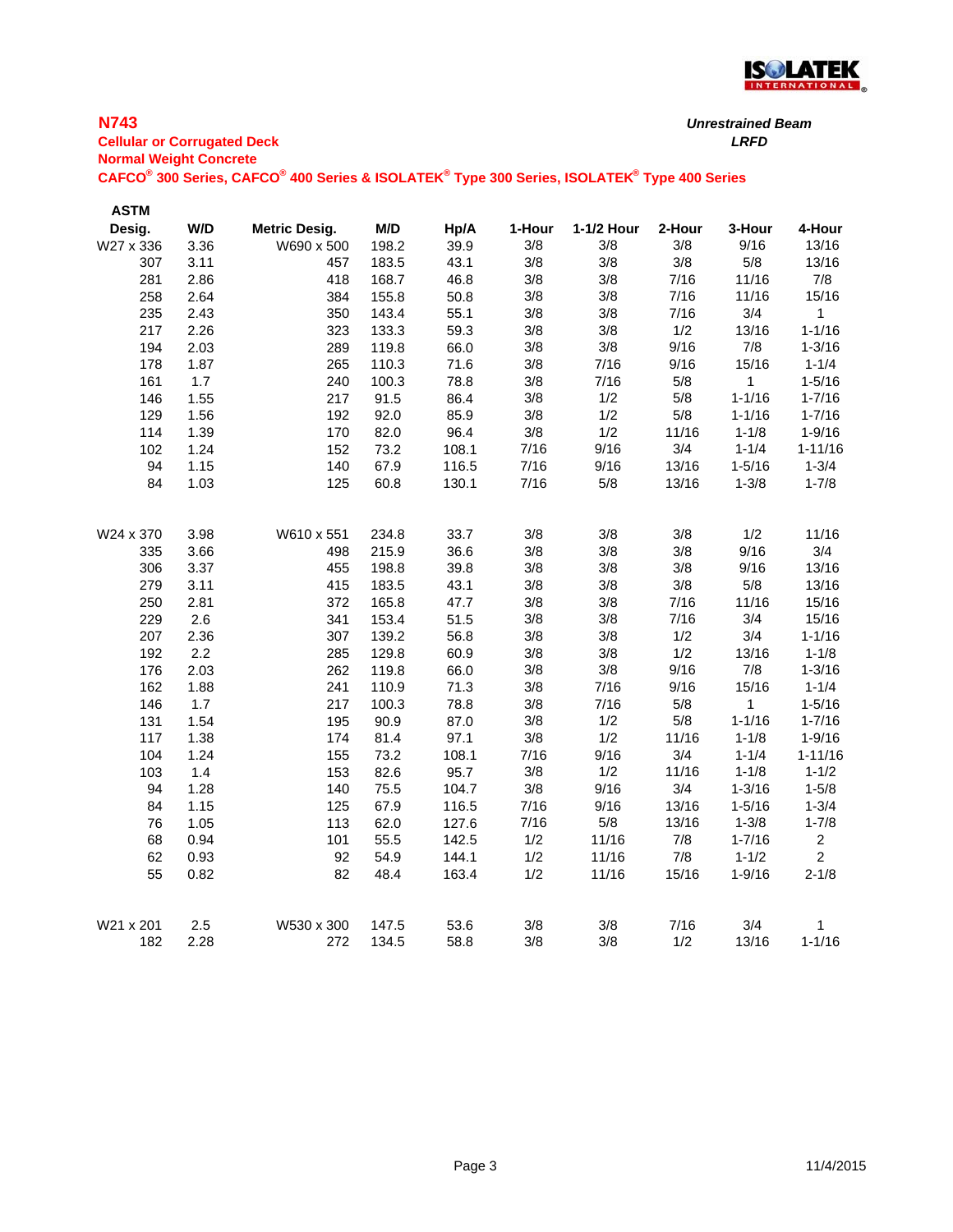

### **N743**

**Cellular or Corrugated Deck** *LRFD* **Normal Weight Concrete**

| <b>ASTM</b>           |              |                      |                |                |            |              |              |                 |                          |
|-----------------------|--------------|----------------------|----------------|----------------|------------|--------------|--------------|-----------------|--------------------------|
| Desig.                | W/D          | <b>Metric Desig.</b> | M/D            | Hp/A           | 1-Hour     | 1-1/2 Hour   | 2-Hour       | 3-Hour          | 4-Hour                   |
| W21 x 166             | 2.09         | W530 x 248           | 123.3          | 64.1           | 3/8        | 3/8          | 1/2          | 7/8             | $1 - 1/8$                |
| 147                   | 1.87         | 219                  | 110.3          | 71.6           | 3/8        | 7/16         | 9/16         | 15/16           | $1 - 1/4$                |
| 132                   | 1.68         | 196                  | 99.1           | 79.8           | 3/8        | 7/16         | $5/8$        | $\mathbf{1}$    | $1 - 3/8$                |
| 122                   | 1.57         | 182                  | 92.6           | 85.3           | 3/8        | 1/2          | $5/8$        | $1 - 1/16$      | $1 - 7/16$               |
| 111                   | 1.43         | 165                  | 84.4           | 93.7           | 3/8        | 1/2          | 11/16        | $1 - 1/8$       | $1 - 1/2$                |
| 101                   | 1.3          | 150                  | 76.7           | 103.1          | 3/8        | 9/16         | 3/4          | $1 - 3/16$      | $1 - 5/8$                |
| 93                    | 1.4          | 138                  | 82.6           | 95.7           | 3/8        | 1/2          | 11/16        | $1 - 1/8$       | $1 - 1/2$                |
| 83                    | 1.26         | 123                  | 74.3           | 106.3          | 7/16       | 9/16         | 3/4          | $1 - 3/16$      | $1 - 5/8$                |
| 73                    | 1.11         | 109                  | 65.5           | 120.7          | 7/16       | 5/8          | 13/16        | $1 - 5/16$      | $1 - 13/16$              |
| 68                    | 1.04         | 101                  | 61.4           | 128.8          | 7/16       | $5/8$        | 13/16        | $1 - 3/8$       | $1 - 7/8$                |
| 62                    | 0.95         | 92                   | 56.1           | 141.0          | 1/2        | 11/16        | $7/8$        | $1 - 7/16$      | $1 - 15/16$              |
| 57                    | 0.95         | 85                   | 56.1           | 141.0          | 1/2        | 11/16        | $7/8$        | $1 - 7/16$      | $1 - 15/16$              |
| 55                    | 0.85         | 82                   | 50.2           | 157.6          | 1/2        | 11/16        | 15/16        | $1 - 9/16$      | $2 - 1/8$                |
| 50                    | 0.83         | 74                   | 49.0           | 161.4          | 1/2        | 11/16        | 15/16        | $1 - 9/16$      | $2 - 1/8$                |
| 48                    | 0.75         | 72                   | 44.3           | 178.6          | 9/16       | 3/4          | 1            | $1 - 11/16$     | $2 - 1/4$                |
| 44                    | 0.74         | 66                   | 43.7           | 181.1          | 9/16       | 3/4          | $\mathbf{1}$ | $1 - 11/16$     | $2 - 1/4$                |
|                       |              |                      |                |                | 3/8        | 3/8          | 7/16         | 3/4             |                          |
| W18 x 175             | 2.46         | W460 x 260           | 145.1          | 54.5           |            |              |              |                 | 1                        |
| 158<br>143            | 2.24         | 235                  | 132.2<br>121.0 | 59.8           | 3/8<br>3/8 | $3/8$<br>3/8 | 1/2<br>1/2   | 13/16<br>7/8    | $1 - 1/16$<br>$1 - 3/16$ |
| 130                   | 2.05<br>1.88 | 213                  | 110.9          | 65.4           |            | 7/16         | 9/16         | 15/16           | $1 - 1/4$                |
| 119                   | 1.72         | 193<br>177           | 101.5          | 71.3<br>77.9   | 3/8<br>3/8 | 7/16         | $5/8$        |                 | $1 - 5/16$               |
| 106                   | 1.55         | 158                  | 91.5           | 86.4           | 3/8        | 1/2          | $5/8$        | 1<br>$1 - 1/16$ | $1 - 7/16$               |
| 97                    | 1.42         | 144                  | 83.8           | 94.4           | $3/8$      | 1/2          | 11/16        | $1 - 1/8$       | $1 - 1/2$                |
| 86                    | 1.27         |                      | 74.9           | 105.5          | 7/16       | 9/16         | 3/4          | $1 - 3/16$      | $1 - 5/8$                |
|                       |              | 128                  | 66.7           |                | 7/16       | 9/16         | 13/16        | $1 - 5/16$      | $1 - 3/4$                |
| 76                    | 1.13<br>1.22 | 113                  | 72.0           | 118.6          | 7/16       | 9/16         | 3/4          | $1 - 1/4$       | $1 - 11/16$              |
| 71                    | 1.13         | 106<br>97            | 66.7           | 109.8<br>118.6 | 7/16       | 9/16         | 13/16        | $1 - 5/16$      | $1 - 3/4$                |
| 65<br>60              | 1.04         | 89                   | 61.4           | 128.8          | 7/16       | 5/8          | 13/16        | $1 - 3/8$       | $1 - 7/8$                |
| 55                    | 0.96         | 82                   | 56.6           | 139.6          | 1/2        | $5/8$        | $7/8$        | $1 - 7/16$      | $1 - 15/16$              |
| 50                    | 0.88         | 74                   | 51.9           | 152.3          | 1/2        | 11/16        | 15/16        | $1 - 1/2$       | $2 - 1/16$               |
| 46                    | 0.87         | 68                   | 51.3           | 154.0          | 1/2        | 11/16        | 15/16        | $1 - 1/2$       | $2 - 1/16$               |
| 40                    | 0.76         | 60                   | 44.8           | 176.3          | 9/16       | 3/4          | 1            | $1 - 5/8$       | $2 - 1/4$                |
|                       |              |                      |                |                |            | 13/16        | $1 - 1/16$   | $1 - 3/4$       | $2 - 3/8$                |
| 35                    | 0.67         | 52                   | 39.5           | 200.0          | 9/16       |              |              |                 |                          |
| W <sub>16</sub> x 100 | 1.59         | W410 x 149           | 93.8           | 84.3           | 3/8        | 1/2          | $5/8$        | $1 - 1/16$      | $1 - 3/8$                |
| 89                    | 1.43         | 132                  | 84.4           | 93.7           | 3/8        | 1/2          | 11/16        | $1 - 1/8$       | $1 - 1/2$                |
| 77                    | 1.25         | 114                  | 73.8           | 107.2          | 7/16       | 9/16         | 3/4          | $1 - 1/4$       | $1 - 5/8$                |
| 67                    | 1.09         | 100                  | 64.3           | 122.9          | 7/16       | $5/8$        | 13/16        | $1 - 5/16$      | $1 - 13/16$              |
| 57                    | 1.09         | 85                   | 64.3           | 122.9          | 7/16       | 5/8          | 13/16        | $1 - 5/16$      | $1 - 13/16$              |
| 50                    | 0.96         | 74                   | 56.6           | 139.6          | 1/2        | 5/8          | 7/8          | $1 - 7/16$      | $1 - 15/16$              |
| 45                    | 0.87         | 67                   | 51.3           | 154.0          | 1/2        | 11/16        | 15/16        | $1 - 1/2$       | $2 - 1/16$               |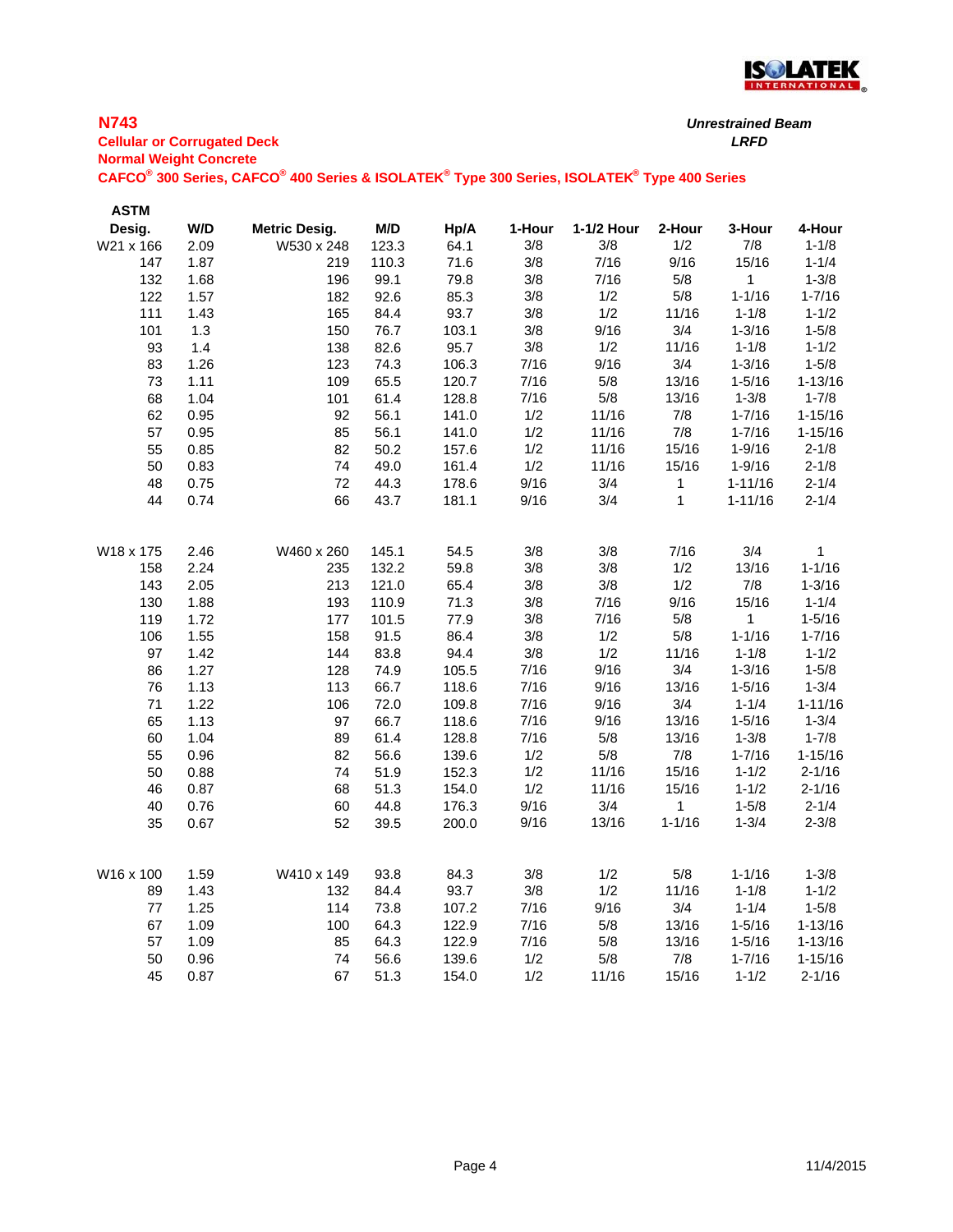

| <b>N743</b><br><b>Cellular or Corrugated Deck</b><br><b>Normal Weight Concrete</b> |      |                                                                                                                                             |       |       |        |            |              | <b>Unrestrained Beam</b><br><b>LRFD</b> |             |
|------------------------------------------------------------------------------------|------|---------------------------------------------------------------------------------------------------------------------------------------------|-------|-------|--------|------------|--------------|-----------------------------------------|-------------|
|                                                                                    |      | CAFCO <sup>®</sup> 300 Series, CAFCO <sup>®</sup> 400 Series & ISOLATEK <sup>®</sup> Type 300 Series, ISOLATEK <sup>®</sup> Type 400 Series |       |       |        |            |              |                                         |             |
| <b>ASTM</b>                                                                        |      |                                                                                                                                             |       |       |        |            |              |                                         |             |
| Desig.                                                                             | W/D  | <b>Metric Desig.</b>                                                                                                                        | M/D   | Hp/A  | 1-Hour | 1-1/2 Hour | 2-Hour       | 3-Hour                                  | 4-Hour      |
| W16 x 40                                                                           | 0.78 | W410 x 60                                                                                                                                   | 46.0  | 171.8 | 9/16   | 3/4        | $\mathbf{1}$ | $1 - 5/8$                               | $2 - 3/16$  |
| 36                                                                                 | 0.7  | 53                                                                                                                                          | 41.3  | 191.4 | 9/16   | 3/4        | $1 - 1/16$   | $1 - 3/4$                               | $2 - 5/16$  |
| 31                                                                                 | 0.66 | 46                                                                                                                                          | 38.9  | 203.0 | 9/16   | 13/16      | $1 - 1/16$   | $1 - 3/4$                               | $2 - 7/16$  |
| 26                                                                                 | 0.55 | 39                                                                                                                                          | 32.5  | 243.6 | $5/8$  | 7/8        | $1 - 3/16$   | $1 - 15/16$                             | $2 - 5/8$   |
| W14 x 808                                                                          | 8.75 | W360 x 1202                                                                                                                                 | 516.3 | 15.3  | 3/8    | 3/8        | 3/8          | 3/8                                     | 3/8         |
| 730                                                                                | 8.08 | 1086                                                                                                                                        | 476.7 | 16.6  | 3/8    | 3/8        | 3/8          | 3/8                                     | 3/8         |
| 665                                                                                | 7.49 | 990                                                                                                                                         | 441.9 | 17.9  | 3/8    | 3/8        | 3/8          | 3/8                                     | 3/8         |
| 605                                                                                | 6.96 | 900                                                                                                                                         | 410.6 | 19.3  | 3/8    | 3/8        | 3/8          | 3/8                                     | 7/16        |
| 550                                                                                | 6.43 | 818                                                                                                                                         | 379.4 | 20.8  | 3/8    | 3/8        | 3/8          | 3/8                                     | 7/16        |
| 500                                                                                | 5.95 | 744                                                                                                                                         | 351.1 | 22.5  | 3/8    | 3/8        | 3/8          | 3/8                                     | 1/2         |
| 455                                                                                | 5.53 | 677                                                                                                                                         | 326.3 | 24.2  | $3/8$  | 3/8        | 3/8          | 3/8                                     | 1/2         |
| 426                                                                                | 5.21 | 634                                                                                                                                         | 307.4 | 25.7  | 3/8    | 3/8        | 3/8          | 7/16                                    | 9/16        |
| 398                                                                                | 4.93 | 592                                                                                                                                         | 290.9 | 27.2  | 3/8    | 3/8        | 3/8          | 7/16                                    | 9/16        |
| 370                                                                                | 4.63 | 551                                                                                                                                         | 273.2 | 28.9  | 3/8    | 3/8        | 3/8          | 7/16                                    | 5/8         |
| 342                                                                                | 4.32 | 509                                                                                                                                         | 254.9 | 31.0  | 3/8    | 3/8        | 3/8          | 1/2                                     | 5/8         |
| 311                                                                                | 3.98 | 463                                                                                                                                         | 234.8 | 33.7  | $3/8$  | 3/8        | 3/8          | 1/2                                     | 11/16       |
| 283                                                                                | 3.66 | 421                                                                                                                                         | 215.9 | 36.6  | 3/8    | 3/8        | 3/8          | 9/16                                    | 3/4         |
| 257                                                                                | 3.36 | 382                                                                                                                                         | 198.2 | 39.9  | 3/8    | 3/8        | 3/8          | 9/16                                    | 13/16       |
| 233                                                                                | 3.08 | 347                                                                                                                                         | 181.7 | 43.5  | 3/8    | 3/8        | 3/8          | 5/8                                     | 7/8         |
| 211                                                                                | 2.81 | 314                                                                                                                                         | 165.8 | 47.7  | 3/8    | 3/8        | 7/16         | 11/16                                   | 15/16       |
| 193                                                                                | 2.6  | 287                                                                                                                                         | 153.4 | 51.5  | 3/8    | 3/8        | 7/16         | 3/4                                     | 15/16       |
| 176                                                                                | 2.38 | 262                                                                                                                                         | 140.4 | 56.3  | 3/8    | 3/8        | 1/2          | 3/4                                     | $1 - 1/16$  |
| 159                                                                                | 2.16 | 237                                                                                                                                         | 127.4 | 62.0  | 3/8    | 3/8        | 1/2          | 13/16                                   | $1 - 1/8$   |
| 145                                                                                | 1.99 | 216                                                                                                                                         | 117.4 | 67.3  | 3/8    | 3/8        | 9/16         | 7/8                                     | $1 - 3/16$  |
| 132                                                                                | 1.89 | 196                                                                                                                                         | 111.5 | 70.9  | 3/8    | 7/16       | 9/16         | 15/16                                   | $1 - 1/4$   |
| 120                                                                                | 1.71 | 179                                                                                                                                         | 100.9 | 78.4  | 3/8    | 7/16       | 5/8          | $\mathbf{1}$                            | $1 - 5/16$  |
| 109                                                                                | 1.57 | 162                                                                                                                                         | 92.6  | 85.3  | $3/8$  | 1/2        | $5/8$        | $1 - 1/16$                              | $1 - 7/16$  |
| 99                                                                                 | 1.43 | 147                                                                                                                                         | 84.4  | 93.7  | 3/8    | 1/2        | 11/16        | $1 - 1/8$                               | $1 - 1/2$   |
| 90                                                                                 | 1.31 | 134                                                                                                                                         | 77.3  | 102.3 | 3/8    | 9/16       | 3/4          | $1 - 3/16$                              | $1 - 5/8$   |
| 82                                                                                 | 1.45 | 122                                                                                                                                         | 85.6  | 92.4  | $3/8$  | 1/2        | 11/16        | $1 - 1/8$                               | $1 - 1/2$   |
| 74                                                                                 | 1.32 | 110                                                                                                                                         | 77.9  | 101.5 | $3/8$  | 9/16       | 3/4          | $1 - 3/16$                              | $1 - 9/16$  |
| 68                                                                                 | 1.22 | 101                                                                                                                                         | 72.0  | 109.8 | 7/16   | 9/16       | 3/4          | $1 - 1/4$                               | $1 - 11/16$ |
| 61                                                                                 | 1.1  | 91                                                                                                                                          | 64.9  | 121.8 | 7/16   | 5/8        | 13/16        | $1 - 5/16$                              | 1-13/16     |
| 53                                                                                 | 1.06 | 79                                                                                                                                          | 62.5  | 126.4 | 7/16   | 5/8        | 13/16        | $1 - 3/8$                               | $1 - 13/16$ |
| 48                                                                                 | 0.97 | 72                                                                                                                                          | 57.2  | 138.1 | 1/2    | 5/8        | 7/8          | $1 - 7/16$                              | $1 - 15/16$ |

43 0.87 64 51.3 154.0 1/2 11/16 15/16 1-1/2 2-1/16 38 0.8 57 47.2 167.5 9/16 3/4 1 1-5/8 2-3/16 34 0.72 51 42.5 186.1 9/16 3/4 1-1/16 1-11/16 2-5/16 30 0.64 45 37.8 209.3 5/8 13/16 1-1/8 1-13/16 2-7/16 26 0.62 39 36.6 216.1 5/8 13/16 1-1/8 1-13/16 2-1/2 22 0.53 33 31.3 252.8 5/8 7/8 1-3/16 2 2-11/16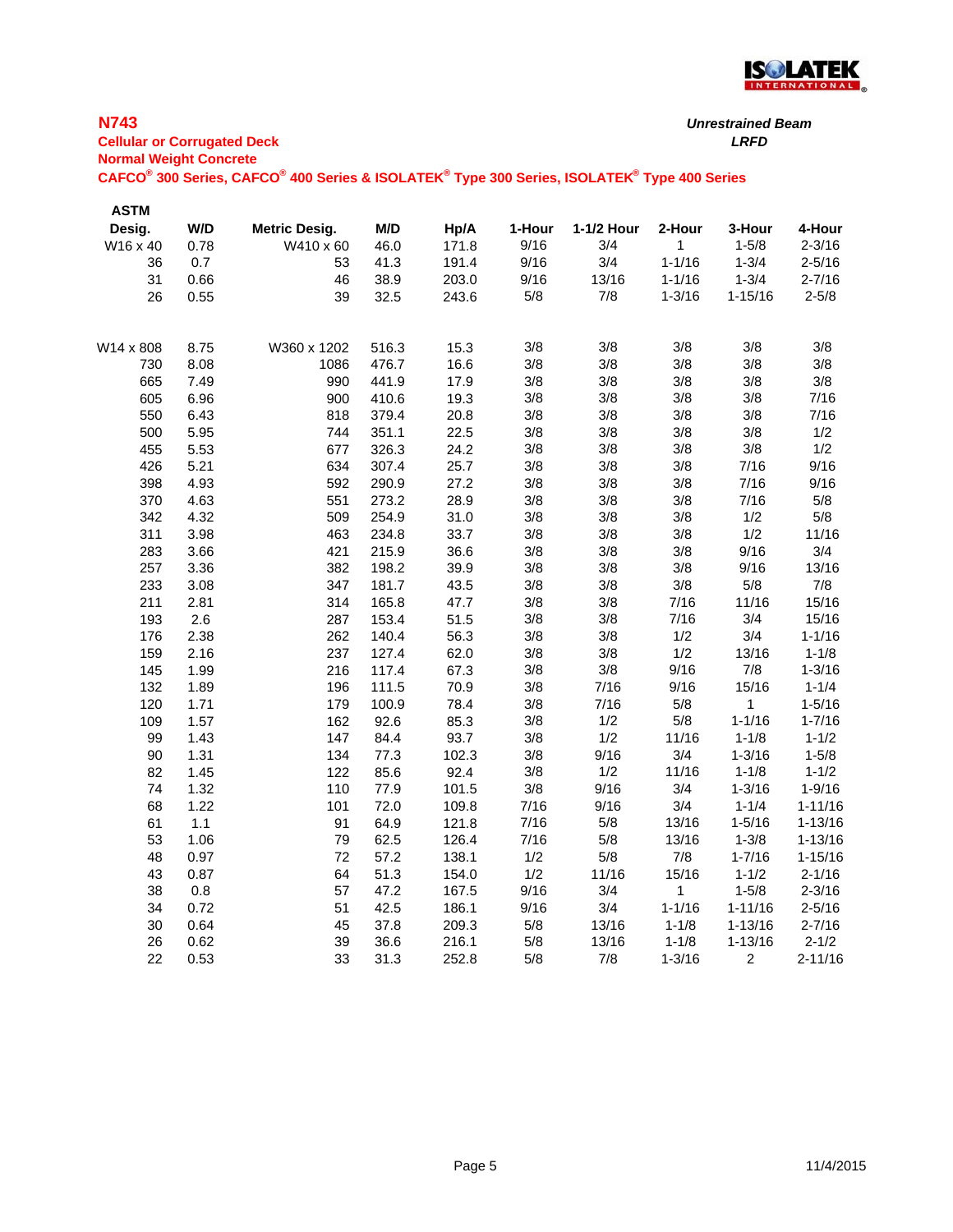

# **N743**

**Cellular or Corrugated Deck** *LRFD* **Normal Weight Concrete**

| <b>ASTM</b> |              |                      |       |       |        |              |              |              |                |
|-------------|--------------|----------------------|-------|-------|--------|--------------|--------------|--------------|----------------|
| Desig.      | W/D          | <b>Metric Desig.</b> | M/D   | Hp/A  | 1-Hour | 1-1/2 Hour   | 2-Hour       | 3-Hour       | 4-Hour         |
| W12 x 336   | 4.85         | W310 x 500           | 286.2 | 27.6  | 3/8    | 3/8          | 3/8          | 7/16         | 9/16           |
| 305         | 4.49         | 454                  | 264.9 | 29.8  | 3/8    | 3/8          | 3/8          | 7/16         | $5/8$          |
| 279         | 4.19         | 415                  | 247.2 | 32.0  | 3/8    | 3/8          | 3/8          | 1/2          | 11/16          |
| 252         | 3.84         | 375                  | 226.6 | 34.9  | 3/8    | 3/8          | 3/8          | 1/2          | 11/16          |
| 230         | 3.55         | 342                  | 209.5 | 37.7  | 3/8    | 3/8          | 3/8          | 9/16         | 3/4            |
| 210         | 3.27         | 313                  | 192.9 | 41.0  | 3/8    | 3/8          | 3/8          | $5/8$        | 13/16          |
| 190         | $\mathbf{3}$ | 283                  | 177.0 | 44.7  | 3/8    | 3/8          | 3/8          | $5/8$        | 7/8            |
| 170         | 2.72         | 253                  | 160.5 | 49.3  | 3/8    | 3/8          | 7/16         | 11/16        | 15/16          |
| 152         | 2.45         | 225                  | 144.6 | 54.7  | 3/8    | 3/8          | 7/16         | 3/4          | $\mathbf{1}$   |
| 136         | 2.23         | 202                  | 131.6 | 60.1  | 3/8    | 3/8          | 1/2          | 13/16        | $1 - 1/16$     |
| 120         | 1.99         | 179                  | 117.4 | 67.3  | 3/8    | 3/8          | 9/16         | 7/8          | $1 - 3/16$     |
| 106         | 1.77         | 158                  | 104.4 | 75.7  | 3/8    | 7/16         | 9/16         | 15/16        | $1 - 5/16$     |
| 96          | 1.61         | 143                  | 95.0  | 83.2  | 3/8    | 1/2          | $5/8$        | 1            | $1 - 3/8$      |
| 87          | 1.47         | 129                  | 86.7  | 91.1  | 3/8    | 1/2          | 11/16        | $1 - 1/8$    | $1 - 1/2$      |
| 79          | 1.34         | 117                  | 79.1  | 100.0 | 3/8    | 1/2          | 11/16        | $1 - 3/16$   | $1 - 9/16$     |
| 72          | 1.23         | 107                  | 72.6  | 108.9 | 7/16   | 9/16         | 3/4          | $1 - 1/4$    | $1 - 11/16$    |
| 65          | 1.11         | 97                   | 65.5  | 120.7 | 7/16   | $5/8$        | 13/16        | $1 - 5/16$   | $1 - 13/16$    |
| 58          | 1.1          | 86                   | 64.9  | 121.8 | 7/16   | $5/8$        | 13/16        | $1 - 5/16$   | $1 - 13/16$    |
| 53          | 1.02         | 79                   | 60.2  | 131.4 | 7/16   | 5/8          | $7/8$        | $1 - 3/8$    | $1 - 7/8$      |
| 50          | 1.06         | 74                   | 62.5  | 126.4 | 7/16   | $5/8$        | 13/16        | $1 - 3/8$    | $1 - 13/16$    |
| 45          | 0.97         | 67                   | 57.2  | 138.1 | 1/2    | $5/8$        | 7/8          | $1 - 7/16$   | $1 - 15/16$    |
| 40          | 0.86         | 60                   | 50.7  | 155.8 | 1/2    | 11/16        | 15/16        | $1 - 9/16$   | $2 - 1/16$     |
| 35          | 0.81         | 52                   | 47.8  | 165.4 | 1/2    | 11/16        | 15/16        | $1 - 9/16$   | $2 - 1/8$      |
| 30          | 0.69         | 45                   | 40.7  | 194.2 | 9/16   | 13/16        | $1 - 1/16$   | $1 - 3/4$    | $2 - 3/8$      |
| 26          | 0.61         | 39                   | 36.0  | 219.6 | 5/8    | 13/16        | $1 - 1/8$    | $1 - 7/8$    | $2 - 1/2$      |
| 22          | 0.62         | 33                   | 36.6  | 216.1 | 5/8    | 13/16        | $1 - 1/8$    | $1 - 13/16$  | $2 - 1/2$      |
| 19          | 0.54         | 28                   | 31.9  | 248.1 | $5/8$  | 7/8          | $1 - 3/16$   | $1 - 15/16$  | $2 - 11/16$    |
| 16          | 0.45         | 24                   | 26.6  | 297.7 | 11/16  | 15/16        | $1 - 5/16$   | $2 - 1/8$    | $2 - 7/8$      |
| 14          | 0.4          | 21                   | 23.6  | 335.0 | 3/4    | $\mathbf{1}$ | $1 - 3/8$    | $2 - 1/4$    | 3              |
| W10 x 112   | 2.17         | W250 x 167           | 128.0 | 61.7  | 3/8    | 3/8          | 1/2          | 13/16        | $1 - 1/8$      |
| 100         | 1.97         | 149                  | 116.2 | 68.0  | 3/8    | 7/16         | 9/16         | 7/8          | $1 - 3/16$     |
| 88          | 1.74         | 131                  | 102.7 | 77.0  | 3/8    | 7/16         | $5/8$        | $\mathbf{1}$ | $1 - 5/16$     |
| 77          | 1.54         | 115                  | 90.9  | 87.0  | 3/8    | 1/2          | 5/8          | $1 - 1/16$   | $1 - 7/16$     |
| 68          | 1.38         | 101                  | 81.4  | 97.1  | 3/8    | 1/2          | 11/16        | $1 - 1/8$    | $1 - 9/16$     |
| 60          | 1.22         | 89                   | 72.0  | 109.8 | 7/16   | 9/16         | 3/4          | $1 - 1/4$    | $1 - 11/16$    |
| 54          | 1.11         | 80                   | 65.5  | 120.7 | 7/16   | 5/8          | 13/16        | $1 - 5/16$   | $1 - 13/16$    |
| 49          | 1.01         | 73                   | 59.6  | 132.7 | 1/2    | $5/8$        | 7/8          | $1 - 3/8$    | $1 - 7/8$      |
| 45          | 1.06         | 67                   | 62.5  | 126.4 | 7/16   | 5/8          | 13/16        | $1 - 3/8$    | $1 - 13/16$    |
| 39          | 0.92         | 58                   | 54.3  | 145.6 | 1/2    | 11/16        | 7/8          | $1 - 1/2$    | $\overline{c}$ |
| 33          | 0.78         | 49                   | 46.0  | 171.8 | 9/16   | 3/4          | $\mathbf{1}$ | $1 - 5/8$    | $2 - 3/16$     |
| 30          | 0.8          | 45                   | 47.2  | 167.5 | 9/16   | 3/4          | $\mathbf{1}$ | $1 - 5/8$    | $2 - 3/16$     |